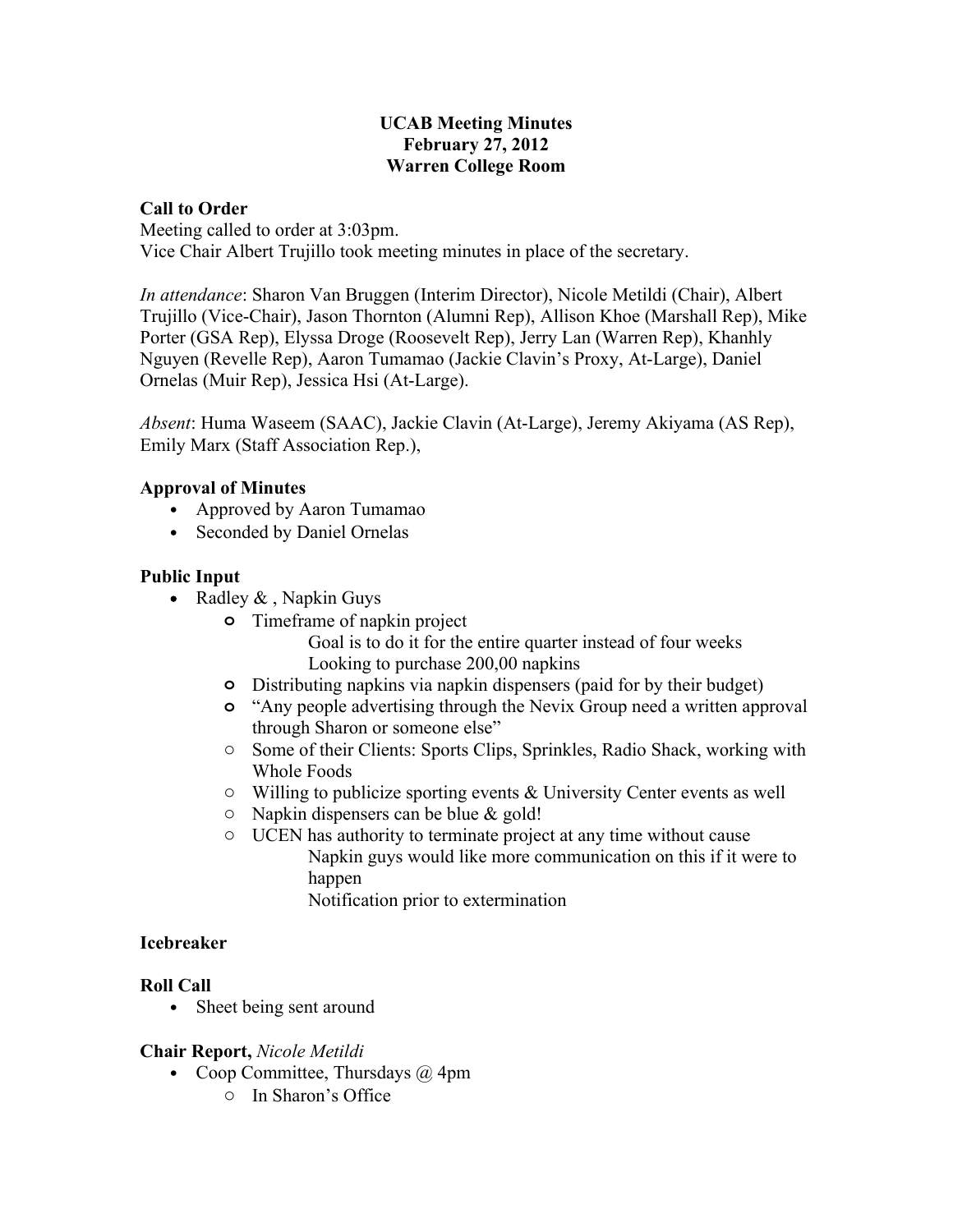- UCAB Executive Advisory Committee
	- o Meeting last Friday
	- o Lot of discussion about the budget
	- o Thank you to UCAB members who came!
- Referendum
	- o Right now stands as:
		- A.S. has to approve UCEN budget every year

Referendum cannot be proposed within the next 10 years If it is proposed, there will be a transfer of agencies over UCEN to an independent non-profit organization either operated by A.S. or jointly operated by A.S. and GSA

A.S. put CPI back into the referendum

Haven't looked at a budget model with this language, so it is dangerous to move forward

- o UCAB does not have option to pull the referendum but a conversation can be had with A.S. expressing UCABs concerns
- o Straw Poll

Not do anything, have AS vote on it this week

• 0

Nicole & Albert talk to Alyssa about pulling the referendum

 $\bullet$  10

Abstain

- 1
- Budget Committee
	- o Interested on being the committee? E-mail Nicole!

## **Vice-Chair Report,** *Albert Trujillo*

- Secretary Position
	- o Compiled list of questions with Debbie to ask at the Secretary Interviews
	- $\circ$  Will conduct interviews this week & next week
- Space Allocation, March 1, 9:30am, Sixth College Room
	- o Met with John Payne last week
- Spring Quarter Meetings
	- o Doodle will be sent out soon

## **Interim Director Report,** *Sharon VanBruggen*

- Napkin Contract
	- o Advertisers want a longer duration for their project
	- o Concern is that any complaints may be directed towards UCEN
	- o Advertisers asked for more placement (Plaza Food Court was granted to them)
	- o Locations of dispensers have to be approved in writing Advertisers wants to see them placed on tables
	- o Advertisers are responsible for replenishing the napkin dispensers
	- o Vote to move forward with the Napkin Project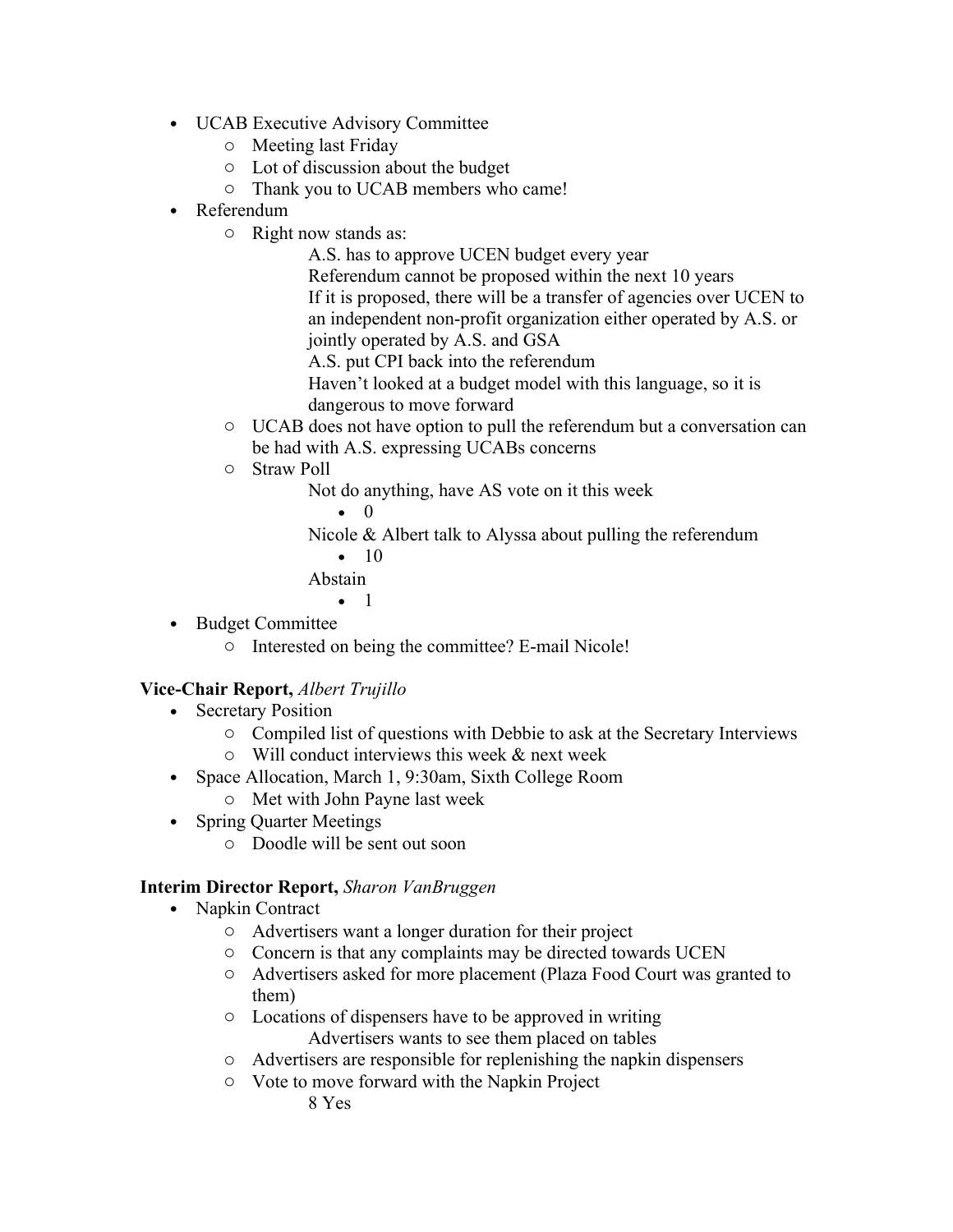1 No 0 Abstain

- Chase ATM
	- o To go into the space next to the USE ATM by the triton statue
	- o Presented built-out plan
	- o Chase will only move forward with this with ADA-compliance renovation
	- o Architects are concerned with aesthetic appeal of having a railing Campus architect does not want to see this happen Concerned with the railing possibly blocking a pathway
	- o Straw Poll
		- In favor of going through with this project with the renovation

 $\bullet$  10 Not in favor • 0

Abstentions

- 1
- Student Center Projects
	- o Making headway over at the Media Lounge to patch up the damages
	- o Discover Student Center banners on display at the old EDNA space that is currently being used for Bike Shop storage
- Budget Planning
	- o Get ready!

#### **Member Reports**

• No member reports

#### **New Business**

- Tech Fee Balance: \$
- Tech Fee Subsidies
- Jereme Umali, Asiian and Pacific –Islander Student Alliance
	- o Presented last week, decision was tabled
	- o Requesting \$1243 (max is \$500)
	- o Not a fundraiser
	- o PC West Ballroom AB
	- o Open to all students
- *Move to approve for \$500 by Elyssa Droge*
- *Seconded by Jessica Hsi*

#### **Old Business**

#### **Announcements**

#### **Open Forum**

- Student center space in Media Lounge
	- **o** 3 orgs in the media lounge are being moved due to necessary renovation that needs to happen in their current space